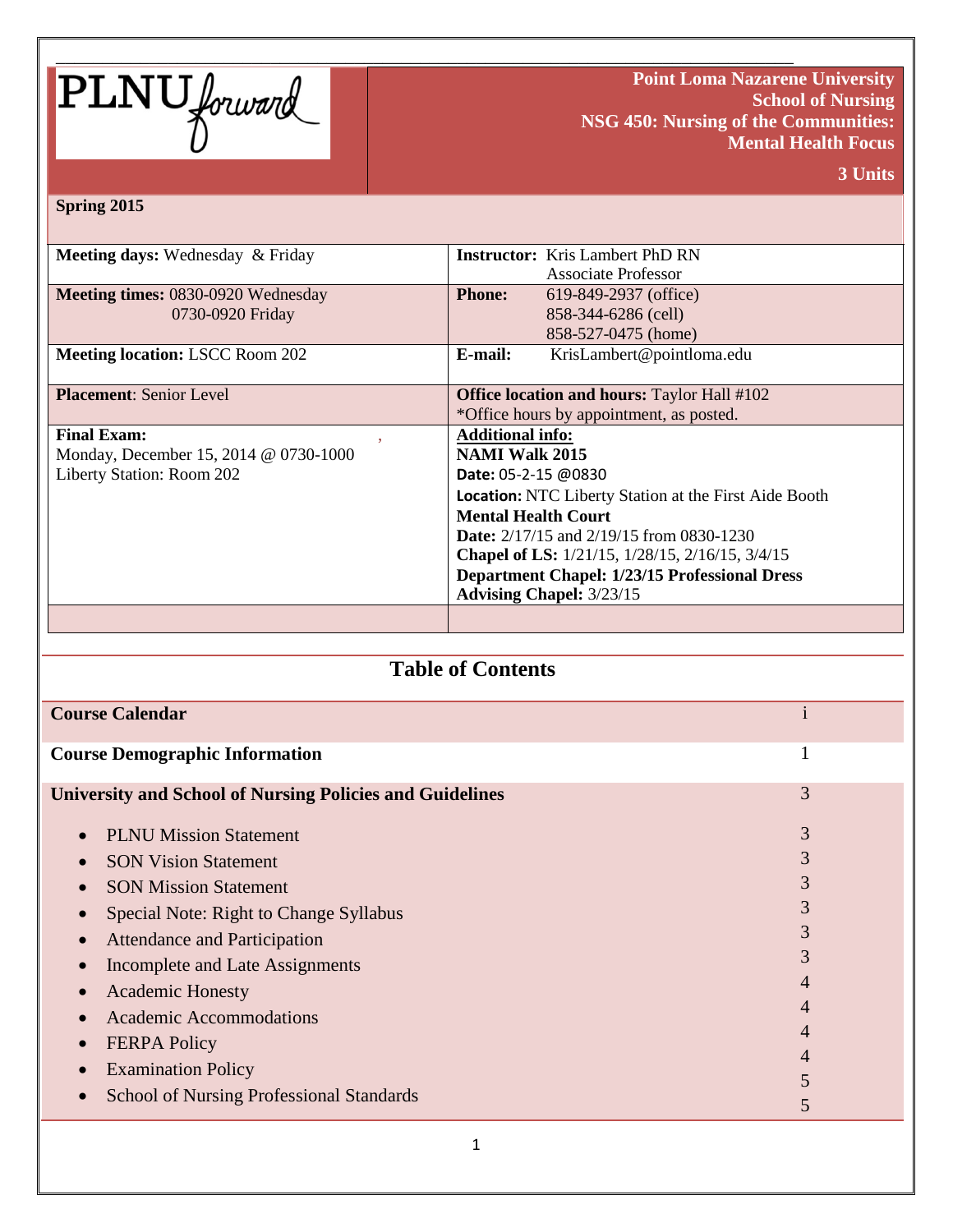| Use of Technology<br>$\bullet$                             | 5        |
|------------------------------------------------------------|----------|
| Professionalism and Social Media<br>$\bullet$              | 5        |
| <b>Honoring Civility</b>                                   | 6        |
| <b>Grading Policy</b>                                      |          |
| <b>Course Specific Policies and Guidelines</b>             | 6        |
|                                                            |          |
| <b>Course Description</b><br>$\bullet$                     | 6<br>7   |
| Program Values<br><b>Course Credit Hour Information</b>    | 8        |
| Course Topic Outline                                       | 8        |
| Teaching/Learning Strategies                               | 8        |
|                                                            |          |
| <b>Welcome to Psychiatric Mental Health Nursing</b>        | 9        |
|                                                            | 10       |
| Professor/Student Commitment and Expectations<br>$\bullet$ |          |
| <b>Textbooks and Supplies</b>                              | 10       |
|                                                            |          |
| <b>Evaluation Methods</b>                                  | 11       |
| <b>Grading Scale for Course</b>                            | 12       |
| <b>Required Learning Activities</b>                        | 12       |
|                                                            |          |
| Examinations (2) and (1) Final<br>$\bullet$                | 12       |
| <b>Psychopharmacology Quizzes</b><br>$\bullet$             | 12       |
| <b>ATI Proctored Test</b>                                  | 12       |
| <b>Reading Assignments</b><br>$\bullet$                    | 13<br>13 |
| Autobiographical Presentation<br>$\bullet$                 | 13       |
| The Body's Response to Stress                              | 13       |
| <b>Anxiety Assessment</b>                                  | 14       |
| <b>Processing Recording</b>                                | 14       |
| <b>Mental Status Exam</b><br>$\bullet$                     | 14       |
| <b>Evidence Based Paper</b><br>$\bullet$                   | 15       |
| <b>Rare Event Training</b><br>$\bullet$                    | 15       |
| <b>Grand Rounds Presentation</b>                           | 15       |
| <b>Attendance and Punctuality</b>                          | 16       |
| <b>Discussion Board Reflections</b><br>$\bullet$           | 16       |
| <b>Socratic Discussion</b>                                 | 16       |
| <b>Team Work</b>                                           | 16       |
|                                                            |          |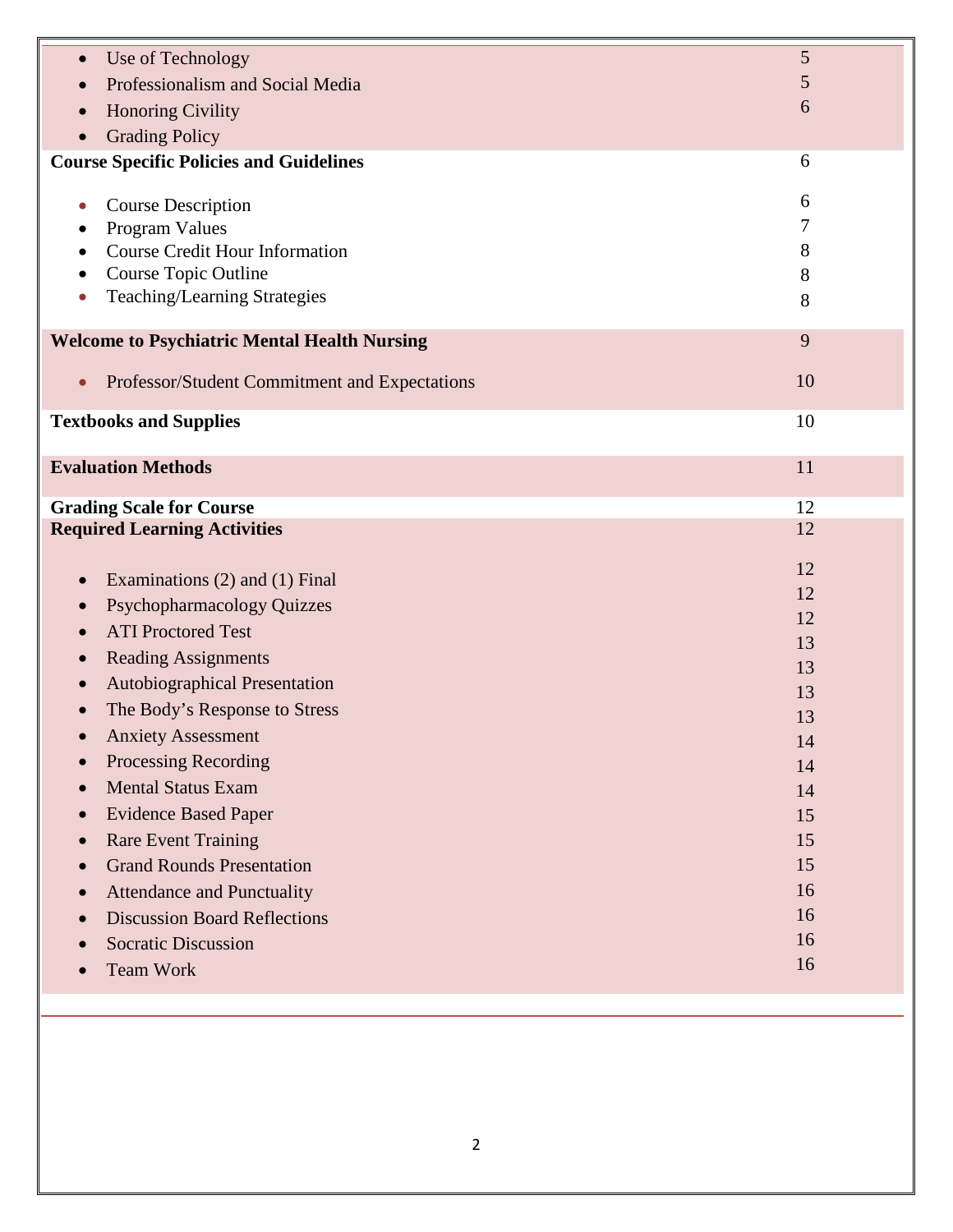# **Point Loma Nazarene University and School of Nursing Policies and Guidelines**

### **PLNU Mission To Teach ~ To Shape ~ To Send**

Point Loma Nazarene University exists to provide higher education in a vital Christian community where minds are engaged and challenged, character is modeled and formed, and service becomes an expression of faith. Being of Wesleyan heritage, we aspire to be a learning community where grace is foundational, truth is pursued, and holiness is a way of life.

### **SON Vision Statement**

The School of Nursing at Point Loma Nazarene University embraces, as a covenant, the commitment to excellence within a dynamic Christian environment in which each one will engage in the sacred work of nursing. This sacred work involves symbolically removing one's shoes in service of others. *Take off your sandals for the place you are standing is holy ground. Exodus 3:5 NIV*

### **SON Mission Statement**

The School of Nursing at Point Loma Nazarene University exists to support the university Wesleyan mission and to provide an interdisciplinary learning program of excellence. Graduates of the SON are distinctly identified by grace, truth and holiness, serving others after the example of Christ,

as they are sent to fulfill their calling as professional nurses.

*So He got up from the meal, took off His outer clothing, and wrapped a towel around His waist. After that, He poured water into a basin and began to wash His disciple's feet, drying them with a towel that was wrapped around Him. John 13: 4-5 NIV Now that I, your Lord and Teacher, have washed your feet, you also should wash one another's* 

*feet. I have set you an example that you should do as I have done for you. John 13: 14-15 NIV*

#### **Special Note:**

Faculty reserves the right to make necessary schedule changes to this syllabus as the semester progresses. Every attempt will be made to minimize the inconvenience to the student in the event of a change to the syllabus. Students will be notified of changes via the eclass announcement section with an accompanying email.

### **Attendance and Participation**

Regular and punctual attendance at all classes is considered essential to optimum academic achievement. If the student is absent from more than 10 percent of class meetings, the faculty member has the option of filing a written report which may result in de-enrollment. If the absences exceed 20 percent, the student may be de-enrolled without notice. If the date of de-enrollment is past the last date to withdraw from a class, the student will be assigned a grade of W or WF consistent with university policy in the grading section of the catalog. See [Academic Policies](http://www.pointloma.edu/experience/academics/catalogs/undergraduate-catalog/point-loma-education/academic-policies) in the undergrad student catalog.

### **Incomplete and Late Assignments**

All assignments are to be submitted as specified by faculty, including assignments posted in *Canvas***.** Late submissions will result in a 10% deduction per day unless arrangements have been made with the professor prior to the due date.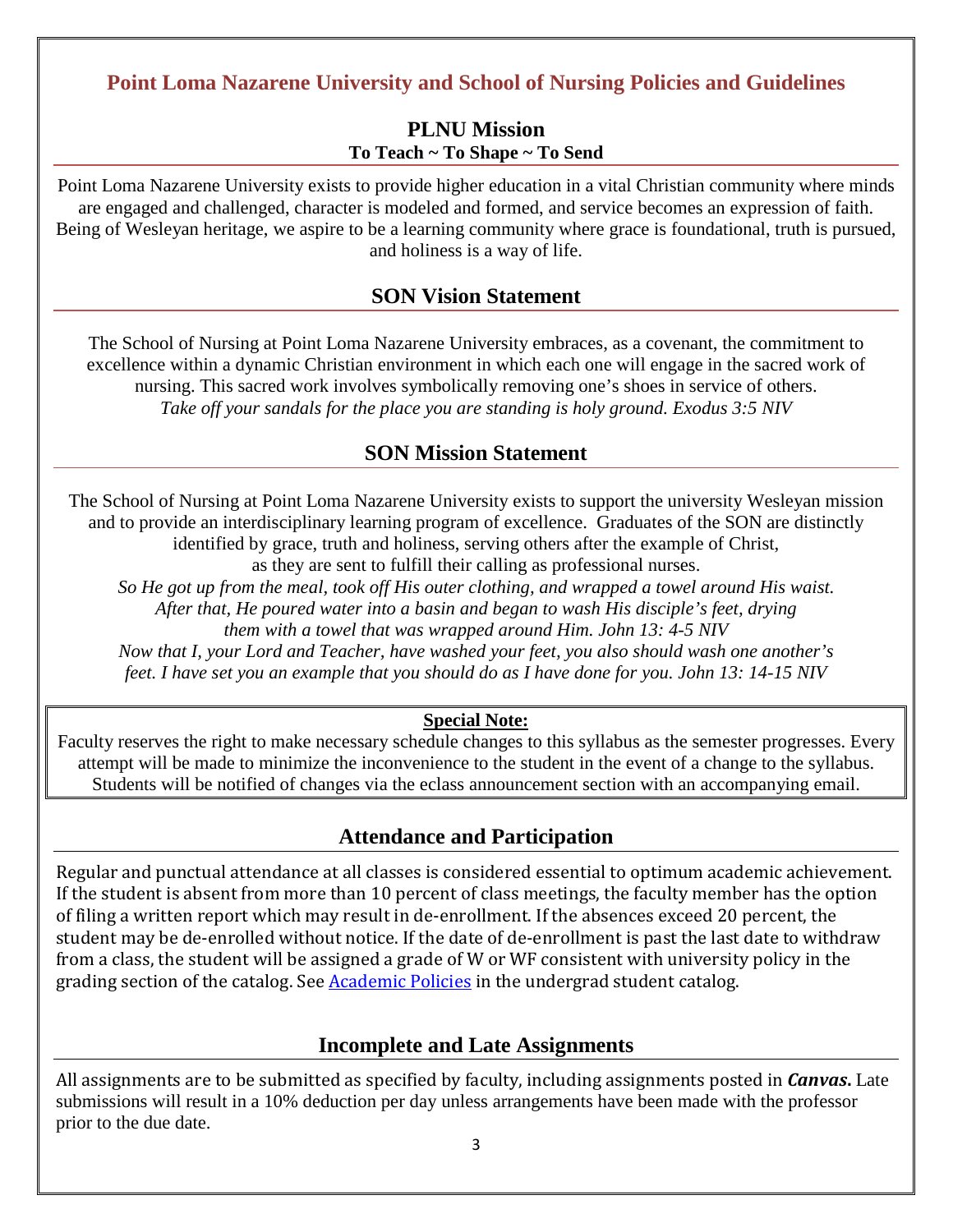# **Academic Dishonesty**

Students should demonstrate academic honesty by doing original work and by giving appropriate credit to the ideas of others. As explained in the university catalog, academic dishonesty is the act of presenting information, ideas, and/or concepts as one's own when in reality they are the results of another person's creativity and effort. Violations of university academic honesty include cheating, plagiarism, falsification, aiding the academic dishonesty of others, or malicious misuse of university resources. A faculty member who believes a situation involving academic dishonesty has been detected may assign a failing grade for a) that particular assignment or examination, and/or b) the course following the procedure in the university catalog. Students may appeal also using the procedure in the university catalog. See **Academic** [Policies](http://www.pointloma.edu/experience/academics/catalogs/undergraduate-catalog/point-loma-education/academic-policies) for further information. Plagiarism or cheating in any class as a pre-nursing or nursing major will result in consequences.

### **Academic Accommodations**

While all students are expected to meet the minimum academic standards for completion of this course as established by the instructor, students with disabilities may request academic accommodations. At Point Loma Nazarene University, students must request that academic accommodations by filing documentation with the **Disability Resource Center** (DRC), located in the Bond Academic Center. Once the student files documentation, the Disability Resource Center will contact the student's instructors and provide written recommendations for reasonable and appropriate accommodations to meet the individual needs of the student. Se[e Academic Policies](http://www.pointloma.edu/experience/academics/catalogs/undergraduate-catalog/point-loma-education/academic-policies) in the undergrad student catalog.

### **FERPA Policy**

In compliance with federal law, neither PLNU student ID nor social security number should be used in publicly posted grades or returned sets of assignments without student written permission. This class will meet the federal requirements by (Note: each faculty member should choose one strategy to use: distributing all grades and papers individually; requesting and filing written student permission; or assigning each student a unique class ID number not identifiable on the alphabetic roster.). Also in compliance with FERPA, you will be the only person given information about your progress in this class unless you have designated others to receive it in the "Information Release" section of the student portal. See [Policy Statements](http://www.pointloma.edu/experience/academics/catalogs/undergraduate-catalog/policy-statements) in the undergrad student catalog.

### **Examination Policy**

Examinations may be deferred due only to illness or because of other equally valid conditions over which the student has no control". Extenuating circumstances will be determined by the faculty of record. Successful completion of this class requires taking the **FINAL** examination **on its scheduled day**. The final examination schedule is posted on the [Class Schedules](http://www.pointloma.edu/experience/academics/class-schedules) site. No requests for early examinations or alternative days will be approved.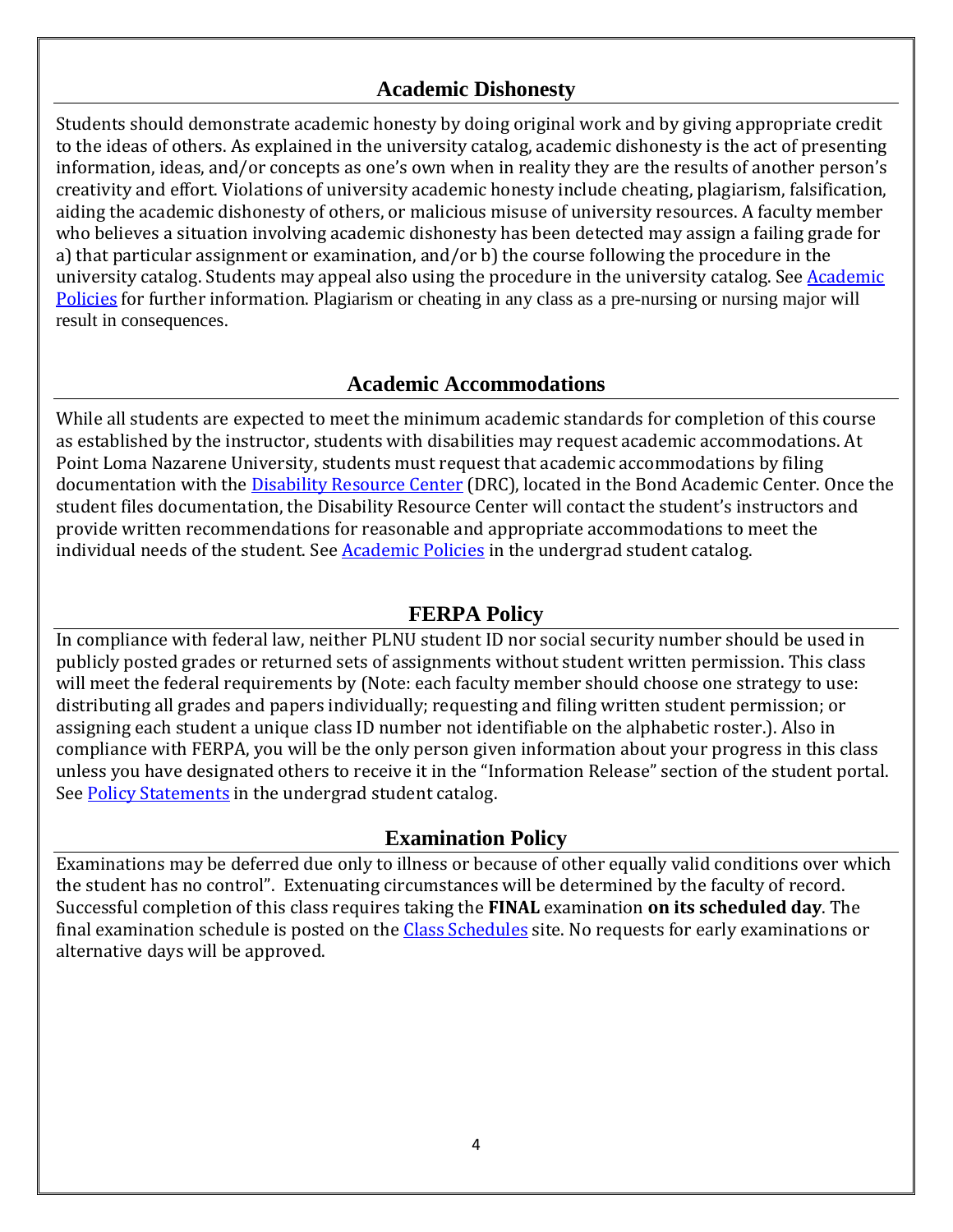### **School of Nursing Professional Standards**

Students are required to adhere to professional standards while students at PLNU. The School of Nursing has developed these standards to provide clarification of expected professional behaviors.

> -*Present yourself professionally in all interactions with all persons. -Behave in an honest and ethical manner -Utilize respectful communication -Be proactive rather than reactive -Be accountable for your behavior and actions -Be prepared and punctual.*

### **Use of Technology**

Point Loma Nazarene University encourages the use of technology for learning, communication, and collaboration. The use of laptops, cell phones and other electronic devices is at the discretion of the professor. It is considered unprofessional and discourteous to use any device during class time for reasons other than course related. Cell phones should be kept on vibrate or silent during class time unless arrangements have previously been made with the professor.

### **Professionalism and Social Media**

Social networking sites are a great way to connect with many others. All persons are advised to employ professional standards on these sites; stay positive, never criticize, condemn or complain. A general rule would be if what you have posted does not enhance your professional image then it probably needs to be reviewed.

### **Honoring Civility**

"Civility is defined as authentic respect for others requiring time, presence, engagement and an intention to seek a common ground. Treating one another with civility and respect is fundamental to establishing and sustaining healthy academic environments and fostering interpersonal and intrapersonal relationships" (Clark, 2013). Civility towards other students, faculty and staff members is the expected norm for students enrolled in the School of Nursing at PLNU. Disagreements are a part of life and should be worked through in a private, professional, and direct manner. Gossiping, spreading rumors or engaging in sarcastic remarks or gestures is unprofessional and impolite. Strive to engage in thoughtful self-reflection, take responsibility for your actions, and speak directly to the person you have an issue with in a respectful manner (Clark, 2013).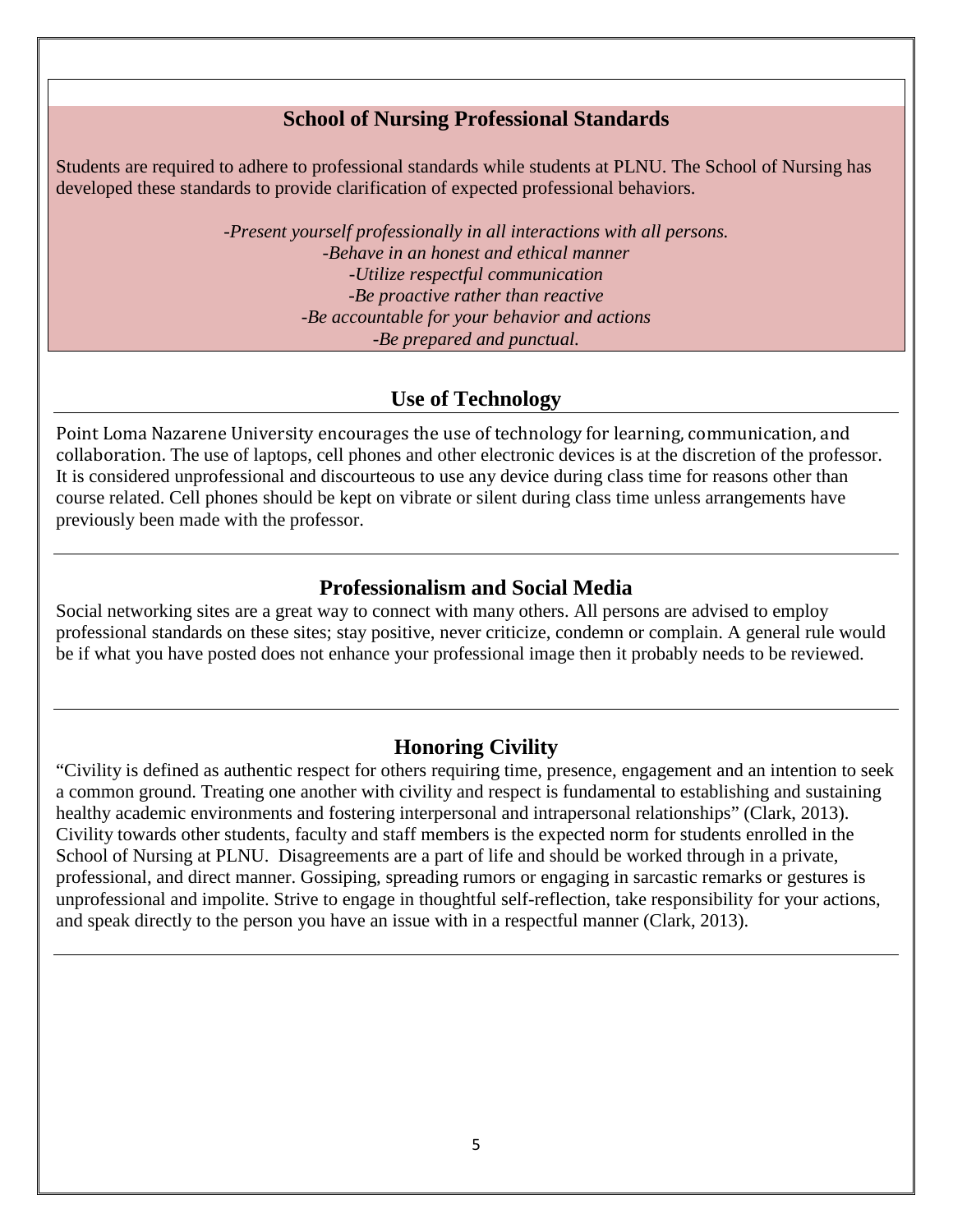| Grading Scale used for all exams and final course grades          |  |  |  |  |
|-------------------------------------------------------------------|--|--|--|--|
| A                                                                 |  |  |  |  |
| $A-$                                                              |  |  |  |  |
| $B+$                                                              |  |  |  |  |
| B                                                                 |  |  |  |  |
| $B -$                                                             |  |  |  |  |
| $C+$                                                              |  |  |  |  |
| $\mathcal{C}$                                                     |  |  |  |  |
| Must have a minimum of 75% (total score) and 75% (cumulative test |  |  |  |  |
| score) to progress in the program.                                |  |  |  |  |
| $C-$                                                              |  |  |  |  |
| $D+$                                                              |  |  |  |  |
| D                                                                 |  |  |  |  |
| F                                                                 |  |  |  |  |
|                                                                   |  |  |  |  |

### **Grading Policy**

- The Professor of Record has the authority to determine the schedule and re-scheduling of examinations.
- All assigned course work must be completed to receive a final course grade
- In order to receive a passing grade in the course, the student must achieve a cumulative average of 75% on tests and quizzes. Grades/points will not be rounded. For example: 80.5% does not round to 81% resulting in a grade of C+ instead of a B-. A final grade of less than a "C" (Below 75%) prohibits the student from continuing in the nursing program until the course is repeated with a satisfactory grade of  $> C$ .
- A grade of at least a "C" in each nursing theory, prerequisite, and/or co requisite course is required in order to progress to the next course or level. Nursing theory and related clinical courses must be taken concurrently and passed with at least a C (theory) and Credit (clinical) in order to progress to the next course or level. If a student does not pass the theory course, the student must re-take the clinical component of the course with theory if the student is re-admitted to the nursing program.
- Throughout the curriculum (whether pre-nursing or nursing) students may repeat one prerequisite or nursing course. With the need for a second repeat of any pre-requisite or nursing course the student will be dismissed from the nursing program.

# **Course Specific Policies and Guidelines NSG 450: Nursing of the Communities: Mental Health Course Description**

#### **Catalogue Description: NSG 450 Nursing of Communities: Mental Health Focus**

Focuses on the holistic understanding of the socio-cultural, psychological, and situational aspects of life that impact the mental health of families and communities. Health and illness are seen from a complex, multidimensional, meaning-centered, and critical perspective with an emphasis on the promotion of mental health and wellness. Includes perspectives on group dynamics and socio-political systems as they impact mental health .*Prerequisites: Senior standing in Nursing program and Psychology 321, Concurrent: Nursing 451.* Note: A minimum grade of "C" must be achieved in all co-requisite courses in order to progress in the program.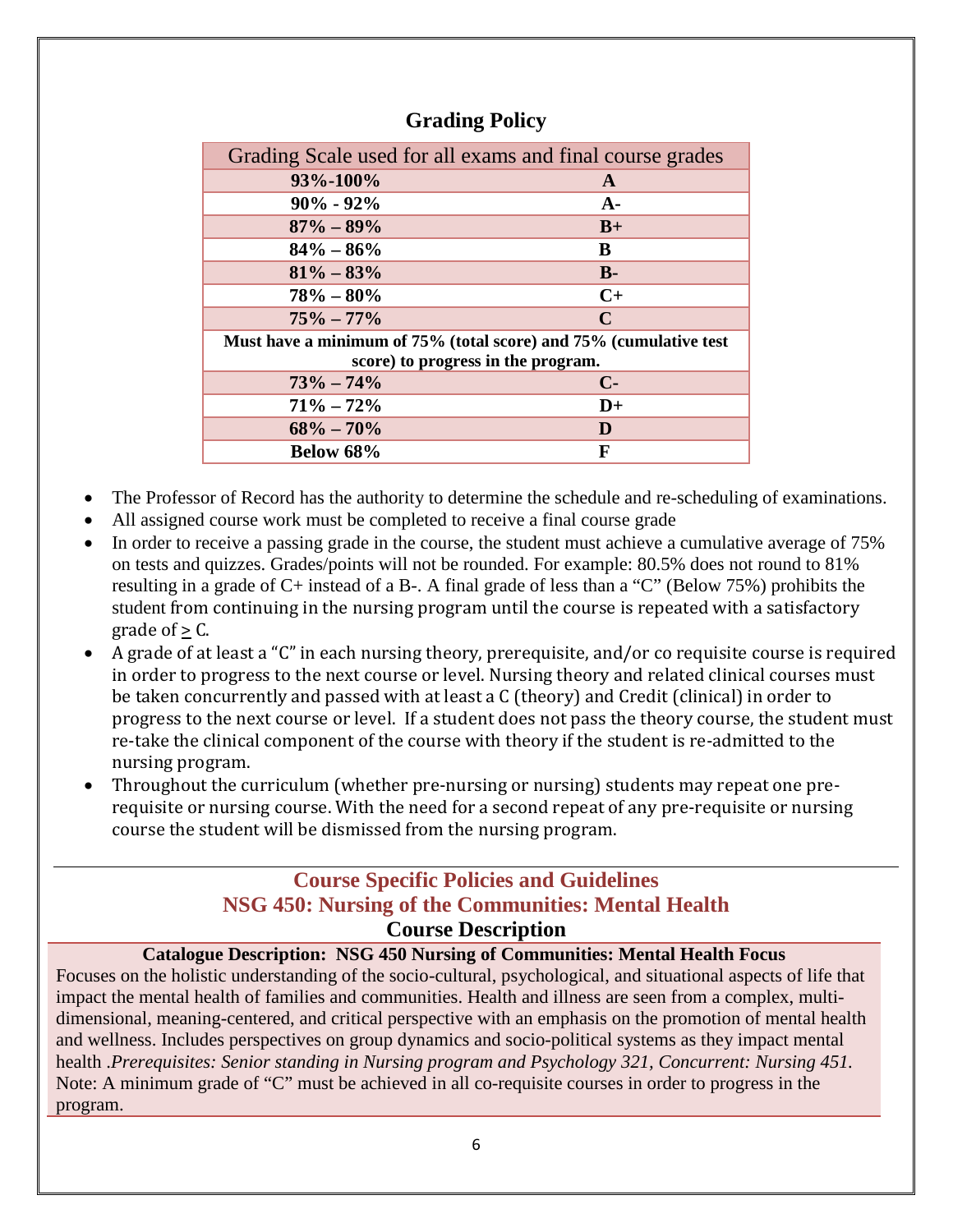Note: A minimum grade of "C" must be achieved in all co-requisite courses in order to progress in the program.

# **Program Values and Course Learning Outcomes**

Upon completion of NSG 450, the student will meet the following outcomes:

### **Inquiring Faithfully**

- 1. Implement interactive and inquisitive dialogue between students, patients and faculty that serves to promote understanding of complex care issues and needs to improve the care of individuals with mental illness (PLO 1.1).
- 2. Explain the interrelationships among theory, practice and research (PLO 1.2)
- 3. Utilize evidence based practice principles as an advocate for patients with behavioral health challenges when engaging in a therapeutic encounter to influence improved positive patient outcomes (PLO 1.3).
- 4. Contribute to improved patient outcomes by conducting a holistic assessment of patient's strengths and needs addressing psychological, physical, emotional, cognitive, spiritual, familial, multicultural and environmental domains of care (PLO 1.4).
- 5. Examine personal believes and values related to the care of individuals with behavioral health issues to identify and eliminate bias and promote informed, intentional care. (PLO 1.5).

### **Following Faithfully**

- 1. Engages in the utilization of legislative, regulatory, ethical and professional processes relevant to the provision of mental health care.
- 2. Identify personal, professional, and environmental risks that impact professional choices and behaviors in the care of patients with mental health issues.

### **Communicating Faithfully**

- 1. Describe the value of the therapeutic use of self in the nurse-patient relationship.
- 2. Define therapeutic communication and the key concepts associated with therapeutic communication.
- 3. Explain the significance of therapeutic communication as it relates to the establishment and maintenance of the therapeutic nurse-patient relationships.
- 4. Identify techniques and barriers associated with effective therapeutic communication.
- 5. Identify tangible boundaries that can be established in an interpersonal relationship.

### **Leading Faithfully**

- 1. Explain the principles of servant leadership as the desire to share power, put the needs of others first and help people develop and perform as highly as possible (Greenleaf, 1970).
- 2. Recognize leadership and communication skills to effectively implement patient safety and quality improvement initiatives within the context of the interdisciplinary team.
- 3. Engage in critical, reflective practice in the context of personal and civic responsibility.

### **Caring Faithfully**

- 1. Embody compassionate, patient-centered care to all people without bias, prejudice or discrimination while modeling Christ's love and care for all (PLO 2.1).
- 2. Support ethical values and legal standards consistent with the practice of psychiatric mental health nursing and professional nursing practice (PLO 2.2).
- 3. Respect the impact of spiritual beliefs, values and culture on an individual's perception of the meaning of life, health, illness and death.
- 4. Provide meaningful information and choices to clients when collaborating on the development of a realistic recovery plan.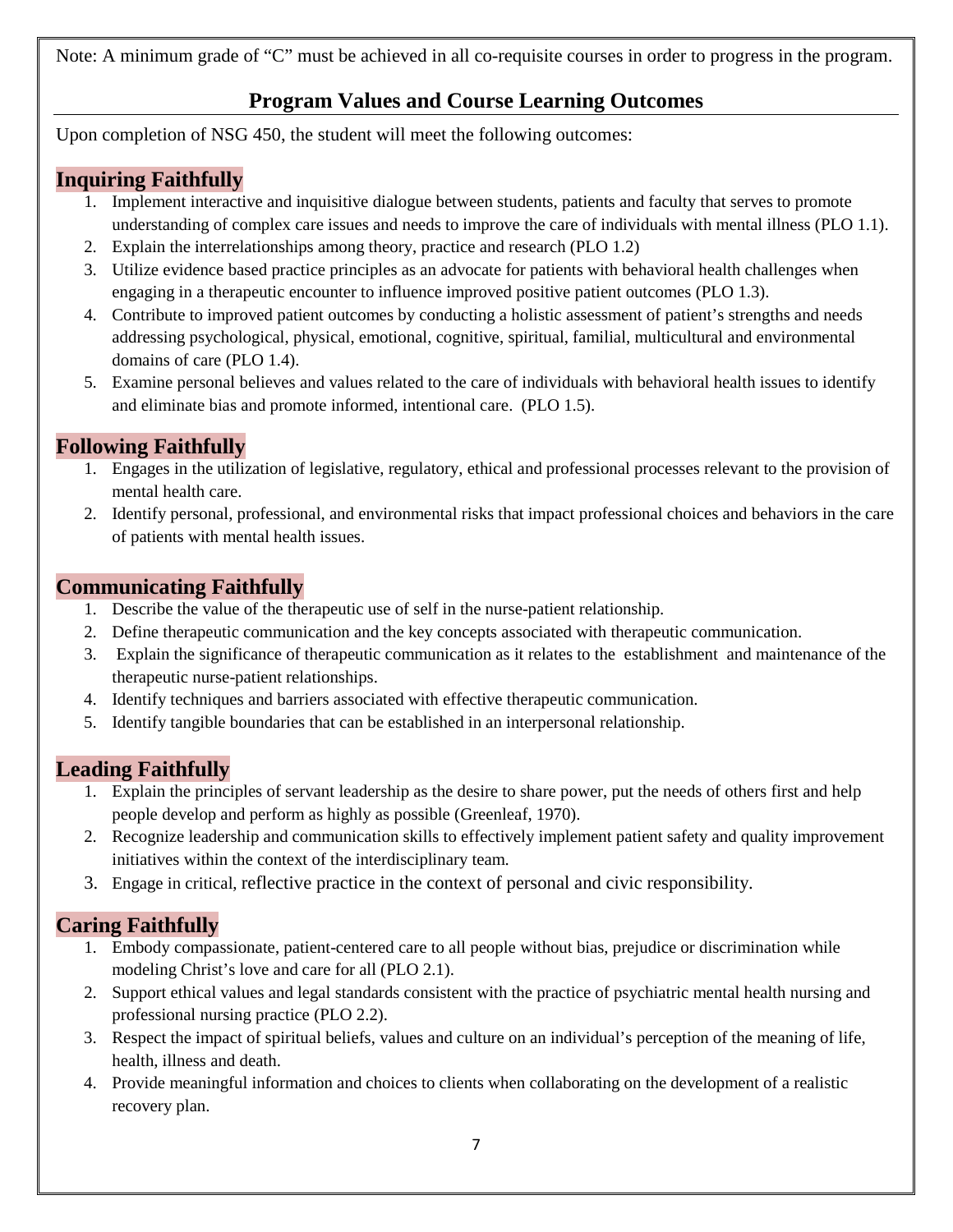### **Course Credit Hour Information**

In the interest of providing sufficient time to accomplish the stated Course Learning Outcomes, this class meets the PLNU credit hour policy for a 3 unit class delivered over 14 weeks. Specific details about how the class meets the credit hour requirement can be provided upon request.

# **Course Topic Outline**

| <b>Cognitive Disorders</b>                          |
|-----------------------------------------------------|
| <b>Impulse Control Disorders</b>                    |
| Sexual Disorders and Dysfunction                    |
| <b>Eating Disorders</b>                             |
| Psychological Problems of the Physically Ill Person |
| Schizoaffective Disorder                            |
| Working with Children                               |
| <b>Mental Health Concerns Regarding Adolescents</b> |
| Issues Specific to Older Adults                     |
| <b>Inter Familial Violence</b>                      |
| <b>Vulnerable Populations: The Forensic Nurse</b>   |
| Cultural, Ethnic and Spiritual Concepts             |
| <b>Horizontal Violence</b>                          |
| Sleep Hygiene                                       |
| Self-Care                                           |
| Policy, Policy Making and Politics for PMHN         |
| Motivational Interviewing                           |
|                                                     |

### **Teaching/Learning Strategies**

In this course, I will utilize a number of teaching strategies to improve student learning. Each strategy is designed to address multiple learning styles and preferences. The teaching strategies employed in this course include:

| Lecture                    | Collaborative Learning | Debate                   |
|----------------------------|------------------------|--------------------------|
| <b>Reflective Practice</b> | <b>Active Learning</b> | Role Play                |
| Simulation                 | Inquiry Based Learning | Gaming                   |
| <b>Case Method</b>         | Socratic Method        | <b>Discussion Boards</b> |
|                            |                        |                          |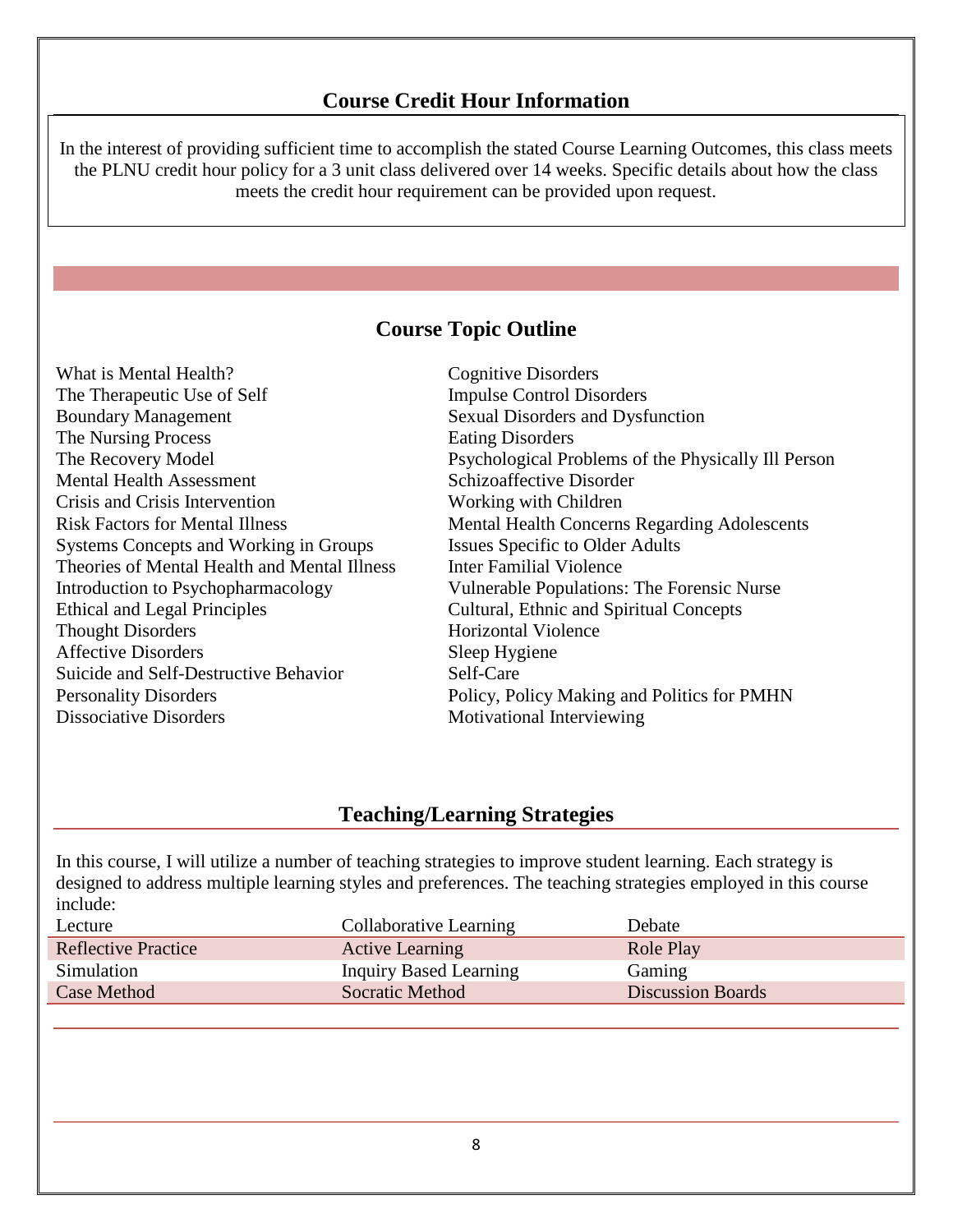# **Welcome to Psychiatric Mental Health Nursing**



*"The capacity for hope is the most significant fact of life. It provides human beings with a sense of destination and the energy to get started"* (Norman Cousins).

Psychiatric mental health nursing is about hope and recovery. Defined by the American Psychiatric Nurses Association as "a specialty practice focused on the identification of mental health issues, prevention of mental health problems, and the care and treatment of persons with psychiatric disorders " (APA, 2013, para.2), psychiatric mental health nursing reaches in to all areas of nursing practice, providing nurses with a framework to:

- establish a relationship with those in his/her care.
- understand the importance of emotional and psychological wellness in healing.
- encourage others to learn how to take control of their health and wellness.
- remember the importance of hope in the process of recovery.

Hope is the overarching theme for this course. It is hope that guides recovery and hope that arouses a passion for the possible. It is often something as simple as a kind word spoken to a man who has given up the desire to live that encourages him to reach out to another person and ask for help. It is hope that pushes a mother struggling with alcohol and drug addiction to take the first step and admit that she is powerless over the substances she has been poisoning her body with. And it is hope in the eyes of a nurse that encourages a young girl to share her story of abuse and pain with someone that may help her feel whole again.

I welcome you to mental health nursing and look forward to sharing the passion and honor I feel in caring for individuals with mental illness and substance abuse disorders. While I hope to help you learn all that you can about mental health and mental illness, I also hope to challenge you to see past the diagnosis and remember the person behind the illness. One way to ensure that goal is to harness the power of hope; making it a part of your professional practice. Let the journey begin.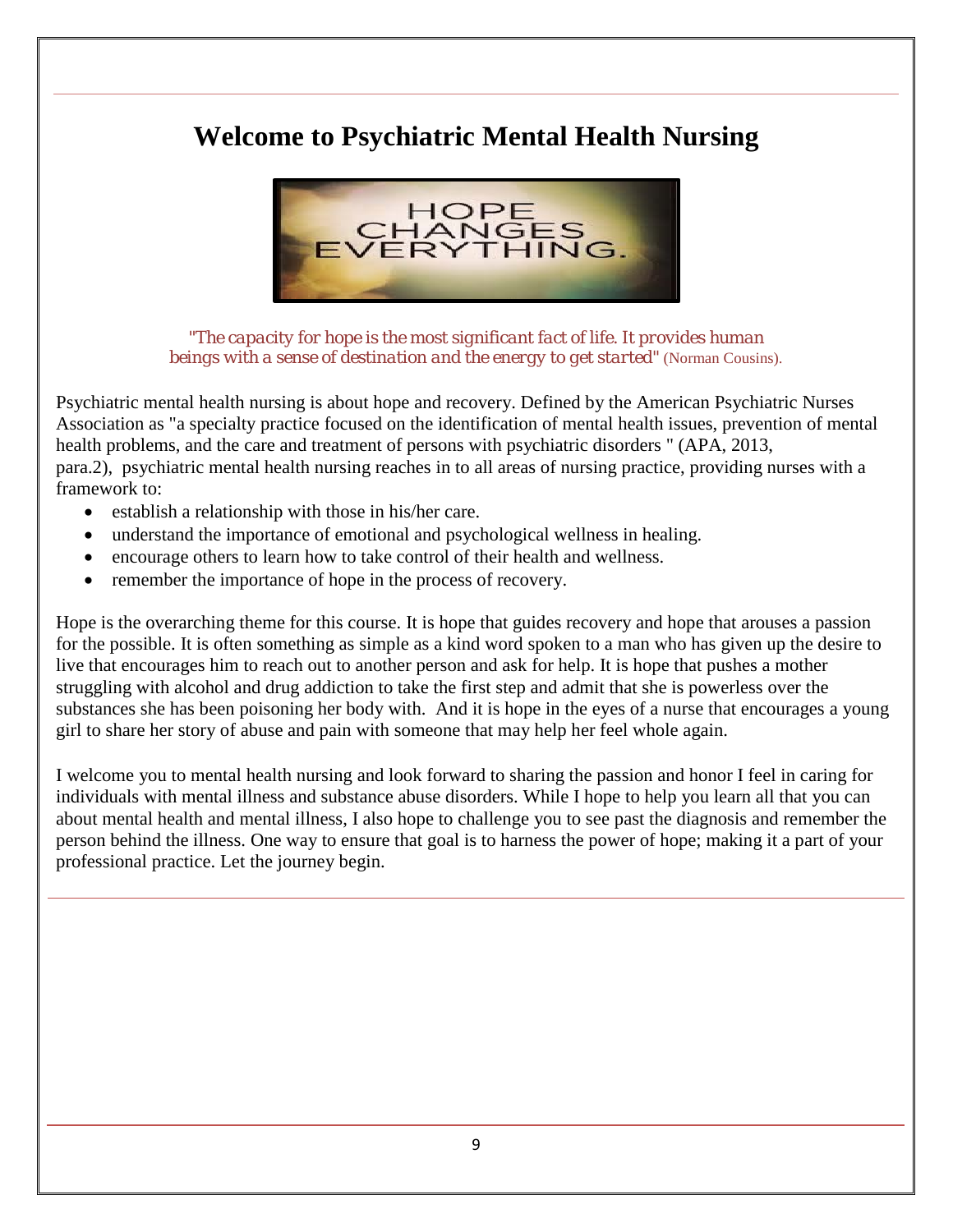### **Professor/Student Commitment and Expectations**

As your professor, I am committed to providing you with a rich and diverse learning environment. My goal is to offer each one of you the chance to learn and grow from this course by offering a myriad of learning modalities; both didactic and experiential that are meaningful and related to learning outcomes. I am also committed to ensuring you have a safe, supportive environment to learn, ask questions, engage in discussion and reflect on new knowledge and experience within the context of mental health nursing; with the outcome of preparing you to care for individuals from diverse backgrounds and needs.

**My expectation is that you will arrive on time, prepared to engage in a discussion of the day's topic: offering your own thoughts and concerns, ideas and questions based on your reading assignments and experience. I expect you to turn in all assignments on time (a minimum of 10% will be deducted for each day an assignment is late unless prior arrangements have been made with me). I ask that you keep an open mind while exploring topics that may challenge your previously held beliefs. I ask that you make a commitment to the community of learners sharing the course with you and work to support your learning and the learning of your peers.** 

### **Required Textbooks**

- Amador, X. (2007). *I'm not sick, I don't need help: How to help someone with mental illness accept treatment.* New York: Vida Press.
- American Psychological Association (2001). *Publication manual of the American Psychological Association (6th ed.)*. Washington D.C.: American Psychological Association.
- Handy, M. (2010). *No comfort zone: Notes on living with post traumatic stress disorder.* Madison, WI: Mocassa Press.

Hanson, R. (2011). *Just one thing*. Oakland, CA: New Harbinger.

#### **Jones, J., Fitzpatrick, J., & Rogers, V. (Eds.). (2012). Psychiatric Mental Health Nursing: An Interpersonal Approach. New York, NY: Springer Publishing.**

Wissman, J. (Ed.) (2007 ). *Mental health nursing: RN edition* 7.0. Leawood, KS: ATI *Note: ATI Mental Health Nursing will be handed out during the first week of class.* 

### **Recommended Textbooks**

- Black, C. (2001). *It will never happen to me.* Bainbridge Island, WA: MAC Publishing. Jamison, K. (1997). *An unquiet mind: A memoir of moods and madness.* New York, NY: Random House.
- Kleinman, A. (1988). *The illness narratives: Suffering, healing and the human condition*. USA: Basic Books.
- Rhodes, L. (1995). *Emptying beds: The work of an emergency psychiatric unit.* Berkely, CA: University of California Press.
- Schiller, L. (1996). *The quiet room: A journey out of the torment of madness.* New York, NY: Warner Books.

Young-Mason, J. (1997). *The patient's voice: Experiences of illness.* Philadelphia, PA: F.A. Davis.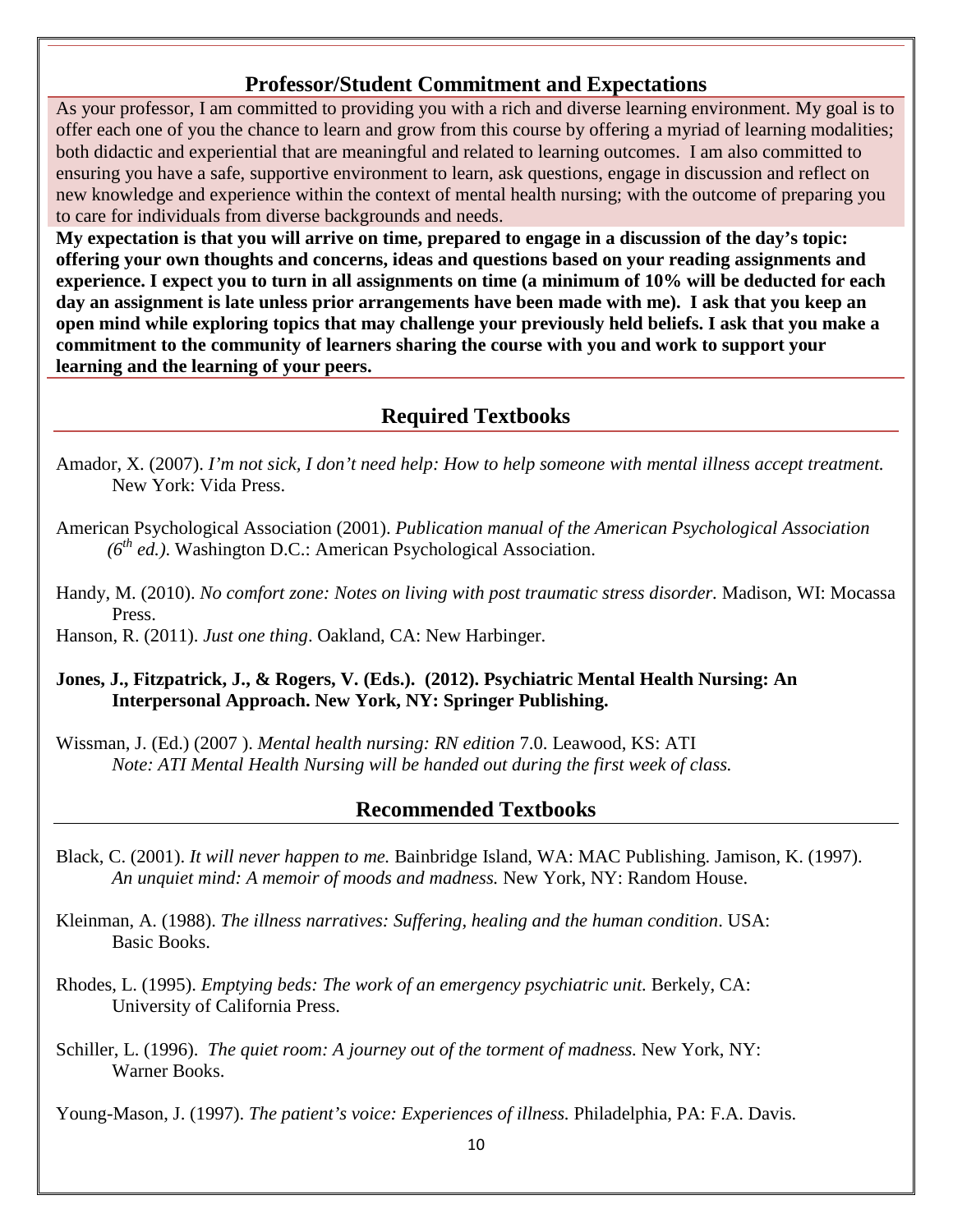# **Required Supplies**

- 1. **White T-shirt** (to be personalized for the NAMI Walk). T-Shirt Paints, Decals, Bling, etc.
- 2. **Headphones:** for in-class demonstrations.

### **Evaluation Methods**

### **1. LiveText® Portfolio:**

At the conclusion of each course, students are expected to complete/update their LiveText<sup>®</sup> portfolio including self-evaluation of outcomes using the BSN Growth Portfolio template. The portfolio provides evidence supporting professional development and attainment of PLNU SON BSN graduate outcomes. For this course, the following assignment(s) are **required** to be submitted in LiveText®. Students are strongly encouraged to submit additional coursework into LiveText to demonstrate personal and professional growth.

- Signature Assignments:
	- o Evidence Based Practice Paper
	- o Process Recording(s)
- Rare Event/Grand Rounds Documentation
- Therapeutic Meetings/Activities Summary
- Impact of Illness/Daily Four (1example of each)

#### **2. Examinations, Quizzes and ATI Proctored Test:**

| • $(2)$ Exams: 150 points each      | Total points: | $300*$ |
|-------------------------------------|---------------|--------|
| • Final Examination:                | Total points: | $100*$ |
| • Online Psychopharmacology Quizzes | Total points  | 100    |
| • ATI Proctored Test                | Total points  | 50     |

\*Note: Per SON standard: 75% (cumulative) or 412.5 total points required in this category **550**

#### **3. Written Assignments and Projects:**

| <b>Total points possible:</b>                                               |               | 1000 |  |
|-----------------------------------------------------------------------------|---------------|------|--|
| *Each discussion board response is worth 10 point for a total of 100 points |               | 130  |  |
| <b>Socratic Discussion Participation</b>                                    | 10            |      |  |
| Team/Group Work (Peer Evaluation)                                           |               | 10   |  |
| Discussion board participation*<br>$\bullet$                                |               | 100  |  |
| Attendance, punctuality                                                     |               | 10   |  |
| <b>Participation/Attendance</b><br>4.                                       |               |      |  |
|                                                                             |               | 310  |  |
| <b>Grand Rounds Presentation/Handout</b>                                    | Total points  | 40   |  |
| Rare Event Training/RAP Group                                               | Total points: | 50   |  |
| <b>Evidence Based Practice Paper</b>                                        | Total points: | 100  |  |
| Mid-City Health Fair Project                                                | Total points  | 25   |  |
| <b>Mental Status Exam</b><br>$\bullet$                                      | Total points  | 25   |  |
| Process Recording                                                           | Total points  | 50   |  |
| <b>Anxiety Assessment</b>                                                   | Total points  | 5    |  |
| Body's Response to Stress                                                   | Total points  | 5    |  |
| <b>Autographical Presentation</b>                                           | Total points  | 10   |  |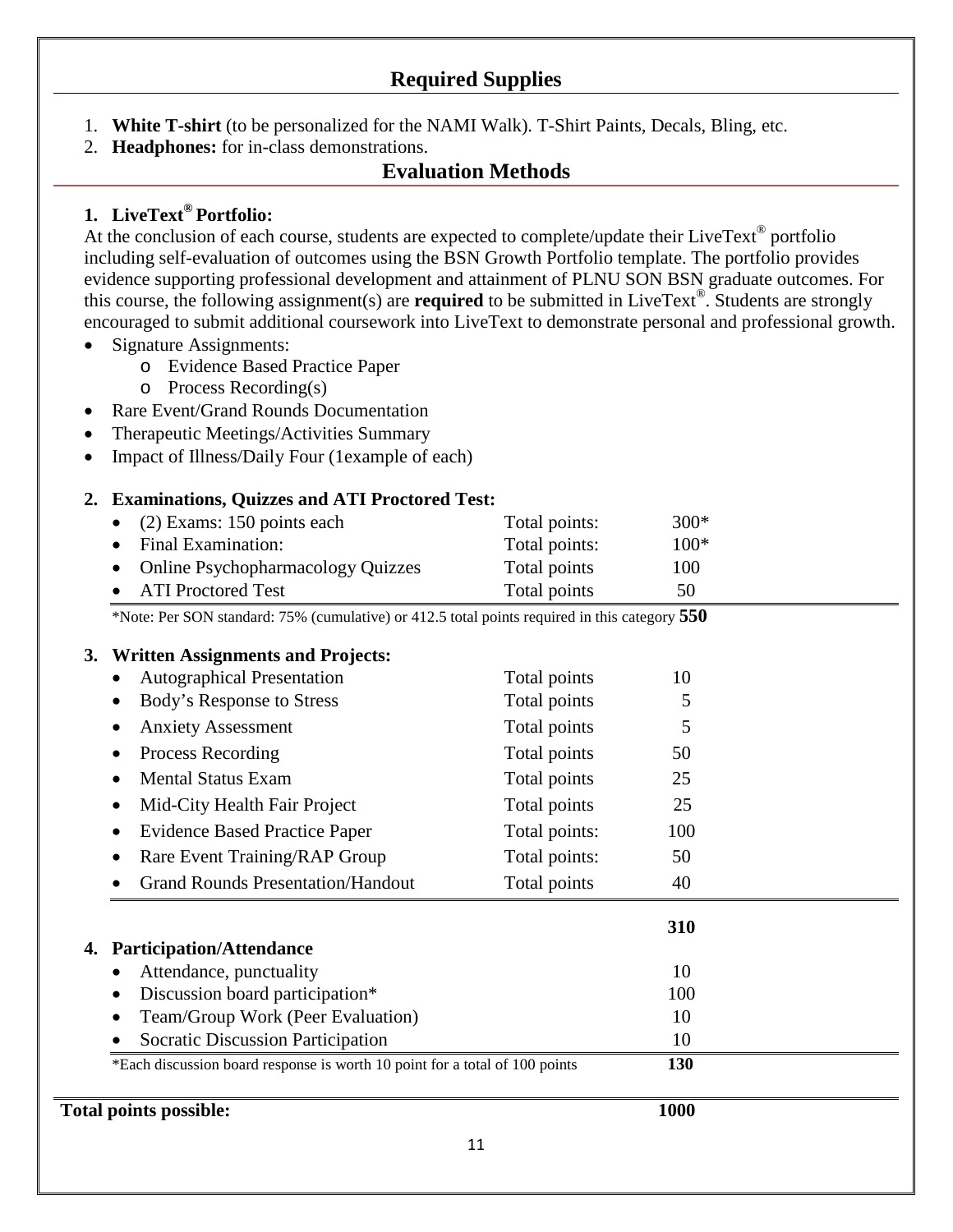### **Grading Scale**

|   |          |          |            |          | <b>Cumulative Grading Scores</b> |          |         |
|---|----------|----------|------------|----------|----------------------------------|----------|---------|
| A | $\equiv$ | 930-1000 | $R+$       | $=$      | 870-899                          | $\equiv$ | 780-809 |
|   | $=$      | 900-929  | В          | $\equiv$ | 840-869                          | $\equiv$ | 750-779 |
|   |          |          | $\bf{B}$ - | $=$      | 810-839                          |          |         |

# **Required Learning Activities**

Exams, Quizzes, Assignments and Participation Requirements

# **Examinations, Quizzes, and ATI Secured Test**

(550 points total. Must achieve 412.5 in this category to pass the course).

- **Examinations:**
	- o There will be two exams and a final.
	- o Exams will cover material in the readings as well as lectures, power points, videos, films, group work and class activities.
	- o **The (2) two exams** will consist of 75 multiple choice / fill in the blank/true/false, short answer and essay style questions.
	- o The **final examination** will consist of a case study and the development of a plan of care for the patient and family described.
		- **Exam #1: February 27, 2015**
		- **Exam#2: April 24, 2015**
		- **Final Exam: May 6, 2015**

#### • **Psychopharmacology Quizzes**

- o Quizzes will be completed each week to reinforce the psychopharmacology component of the course and to help students prepare for care of individuals in the clinical setting.
- o Quizzes will cover medications listed on the *Psychopharmacology Medication List.*
- o Quizzes are electronically recorded, time stamped and calculated into your grade total.
- o Each quiz is worth 10 points for a total of 100 points.
- o Quizzes can be accessed through *Canvas* and should be completed prior to midnight each **Friday.**

### • **ATI Testing**

- o The ATI Test for Mental Health will be given twice; once as an un-secured test online at the beginning of the course (to serve as a baseline) and once as a proctored test (towards the end of the semester) to assess your learning progress and current understanding of mental health nursing.
- o The ATI text can be used as a resource for the secured ATI Proctored test.
- o Students will take the unsecured ATI test during the first two weeks of the semester.
	- Results of the unsecured ATI test should be submitted electronically to Dr. Lambert by: **Friday January 29, 2015.**
	- The score on the un-secured ATI test will *not* be counted toward your grade.
- o The secured ATI Proctored Test score will be given on **Monday, April 27, 2014 @ 0730 in the Hughes Lab in the Ryan Library**

Points will be assigned to the secured ATI Test and will be based on the following proficiency level scores:

| Level 3: 50 points | Level 2: 45 points | Level 1: 40 points |
|--------------------|--------------------|--------------------|
|--------------------|--------------------|--------------------|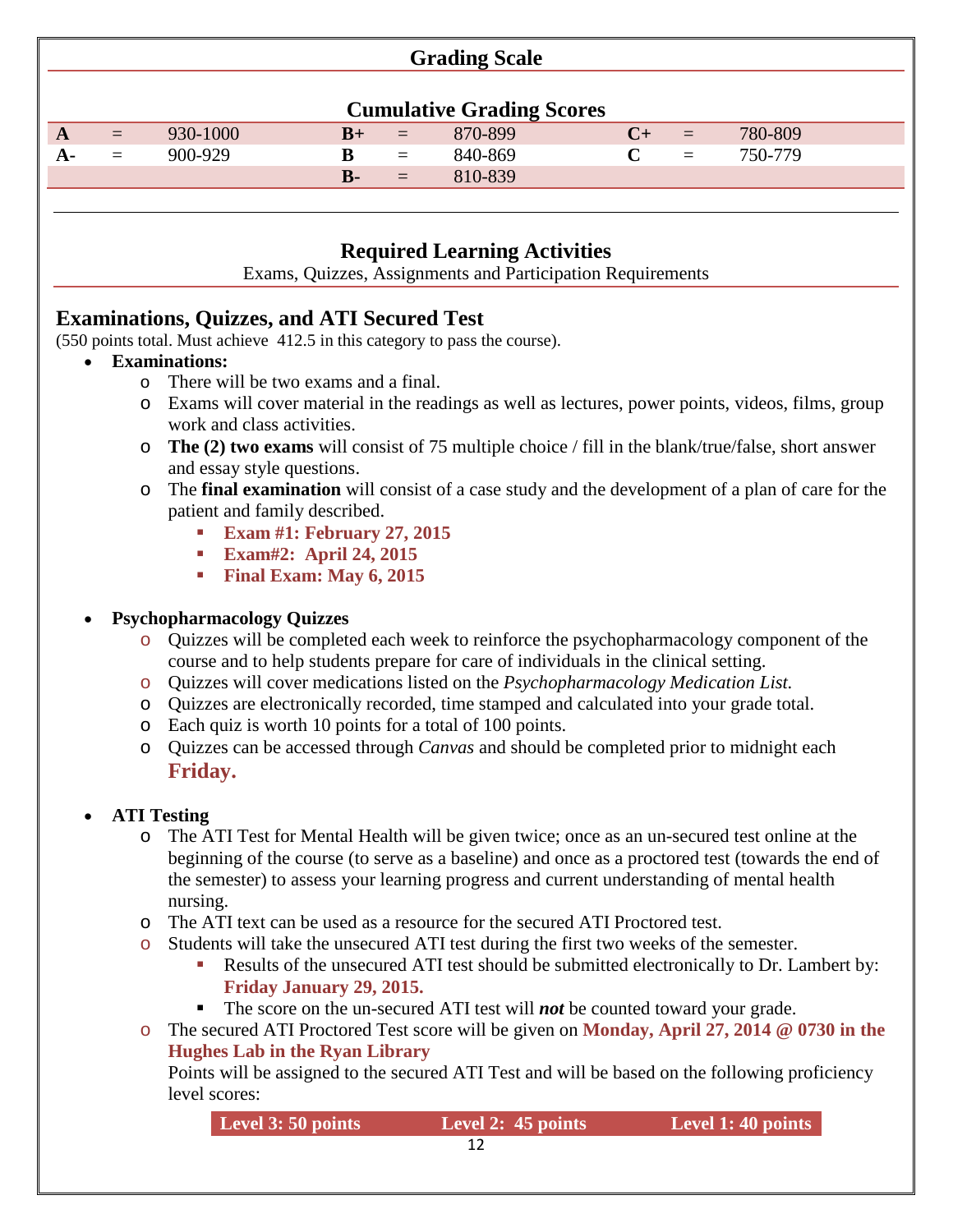### **Reading Assignments**

- Students are expected to read the assigned material prior to class each day.
- Students should expect to spend at least 60-90 minutes each night reading assigned material in preparation for the daily in-class discussion/activities.
- Reading assignments include assigned chapters from the textbook, assorted biographies/novels, journal articles and other readings selected by the instructor.
- The **Socractic Method** The Socratic Method will be used to discuss the assigned readings on selected days. The principle underlying the Socratic Method is that students learn through the use of critical thinking, reasoning, logic, and finding holes in their own theories. Through discussion, students are able to challenge themselves to truly explore a topic, rather than merely regurgitate an answer.
- Reading assignment schedule can be found at the end of the syllabus, in the Learning Outcomes document and in Canvas under *ASSIGNMENTS.*

### **Written Assignments and Projects**

#### • **Autobiographical Presentation (10)**

An important component in the development of your professional practice lies in the understanding of your own story. The autobiographic presentation is your opportunity to consider your life and share your journey with your peers (something you will ask patients to do during this semester).

- o Take a few minutes to reflect on who you are. Consider: Who is important to you? What do you love to do? What gives your life meaning? What important lessons have you learned? What are your dreams? Etc. etc. etc.
- o Use your creativity and imagination to develop a visual presentation that describes who you are as an individual and what you bring to nursing.
- o The presentations may take the form of a poster, collage, self-portrait, short film, PPT; using photos, personal items, drawings, poetry, music, etc. One student created a comic book PPT to describe his life story and the qualities he hopes to bring to his practice as a nurse. Another student completed a painting to describe her personality/life. Still another student brought a box of items from home that represented different aspects of her life and told a short story about each item.
- o There are many creative ways to express who you are to the class and to your professors.
- o The goal of this assignment is to share something about you and what you bring to the profession of nursing.
- o Presentation time: 5-10 minutes.
- o **Due: Thursday, January 22, 2015**

#### • **The Body's Response to Stress (5 points)**

Stress affects most people in some way. Acute (sudden or short-term) stress leads to rapid changes throughout the body. Almost all body systems (the heart and blood vessels, immune system, lungs, digestive system, sensory organs, and brain) will gear up to meet perceived dangerous stimuli. These stress responses can prove beneficial in a critical, life-or-death situation. Over time, however, repeated stressful situations put a strain on the body that may contribute to physical and psychological problems. Chronic (long-term) stress can have real health consequences and should be addressed like any other health concern.

- o Prior to the lecture on Biological Basis of Behavior, complete the form: The Body's Response to Stress.
- o **Submit** to *Canvas* on **Tuesday, January 20, 2015.** Bring to class to discuss.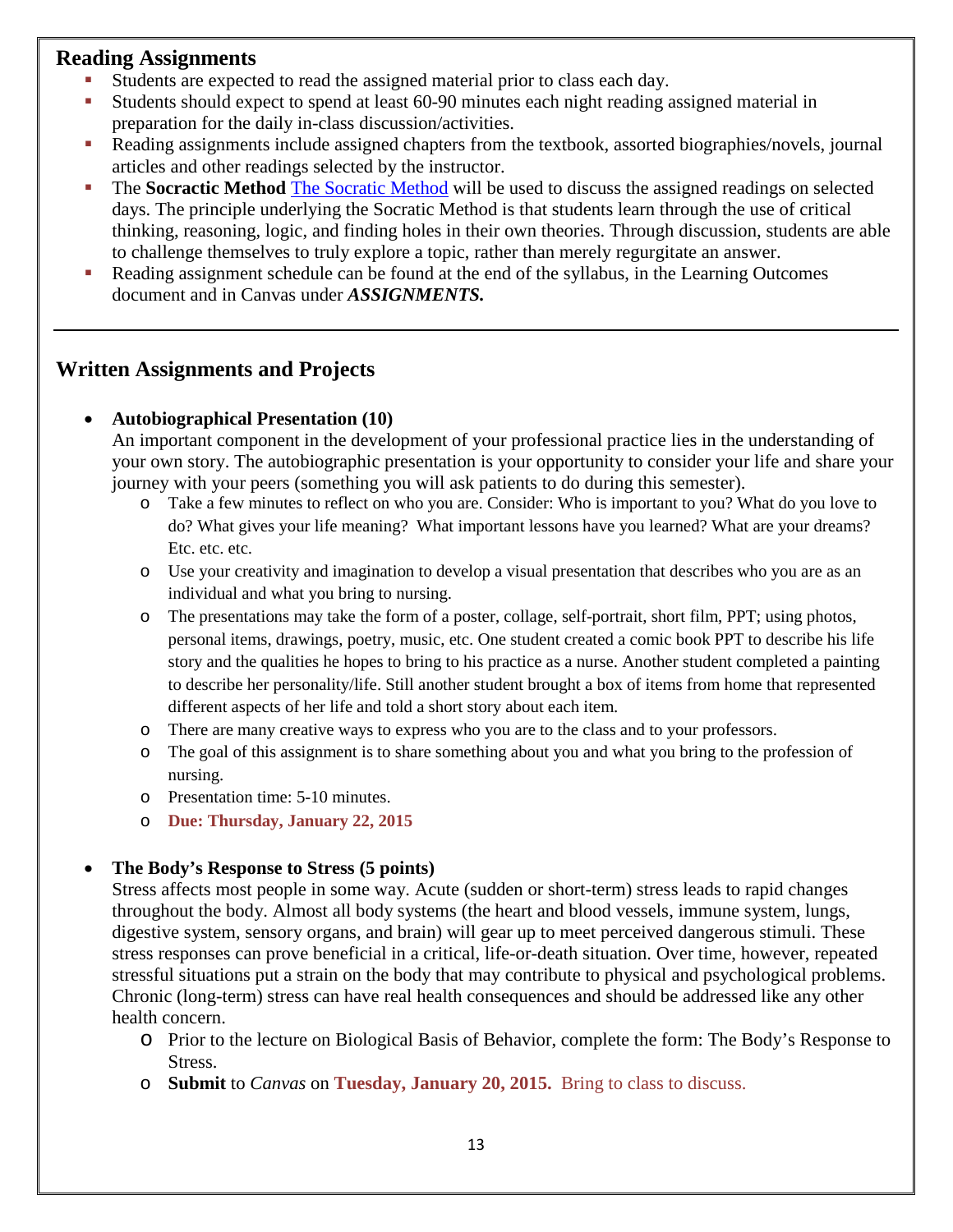#### • **Stress/Anxiety Screening (5 points)**

Research shows that some stress is good. Stress 'revs up' the body thanks to naturally-occurring performance enhancing chemicals like adrenalin and cortisol. This heightens ability in the short term. But there is a limit. If severe stress is allowed to go unchecked in the long term, performance will ultimately decline. Not only that, the constant bombardment by stress related chemicals and stimulation can weaken a person's body and ultimately leads to degenerating health. In extreme cases, it can cause psychological problems such as Post Traumatic Stress Disorder or Cumulative Stress Disorder. Nursing students are particularly susceptible to the deleterious effects of stress.

o Submit Anxiety Assessment to *Canvas* prior to class on: **Tuesday, February 10, 2015.**

#### • **Process Recording (50 points)**

- o The therapeutic use of self is the cornerstone of psychiatric mental health nursing.
- o Therapeutic communication refers to goal-directed conversations with patients aimed at helping the patient sort through difficult issues and take thoughtful actions to improve their mental health and well-being.
- o The process recording is used as a method of evaluating the student's ability to initiate and engage in a therapeutic interaction using therapeutic communication with a patient.
- o The primary learning outcomes include the opportunity for the student to deconstruct, appraise and evaluate a therapeutic interaction with a patient while examining and analyzing their own verbal and non-verbal communication techniques.
- o The goal of the process recording *is not* to impress the professor with a text-book perfect dialogue; but rather *to illustrate* the student's thought process during a therapeutic interaction as well as the *ability to learn* from that interaction.
- o The process recording should reflect a therapeutic interaction with a patient coupled with a thoughtful analysis of the interaction.
- o See Process Recording Requirements in *Canvas* under *Course Assignments* for more detailed information on the assignments. Process Recording Assignment Guidelines; Process Recording Template; Process Recording Rubric
- o Submit the process recording to Dr. Lambert via *Canvas* by: **Friday, February 20, 2015.**

#### • **Mental Status Exam (25 points).**

The mental status examination is a structured assessment of the patient's behavioral and cognitive functioning. It includes descriptions of the patient's appearance and general behavior, level of consciousness and attentiveness, motor and speech activity, mood and affect, thought and perception, attitude and insight, the reaction evoked in the examiner, and, finally, higher cognitive abilities. The specific cognitive functions of alertness, language, memory, constructional ability, and abstract reasoning are the most clinically relevant. It is often described as a "snap shot" of the individual's status. It helps clinicians determine what further assessments may be required.

- o Students will conduct a mental status exam (MSE) on a selected patient during the hours of the clinical rotation using the provided form.
- o For more information, see NSG 451 clinical syllabus.
- o Submit to Dr. Lambert via *Canvas* by **Friday, February 20, 2015.**

#### • **Mid-City Festival of Health (50 points)** See NSG 451 Clinical Syllabus for details**.**

o On **Saturday, April 11, 2014**, PLNU's Health Promotion Center (HPC) will host its annual Festival of Health. The Festival will be held from **0900-1400** at the Church of the Nazarene in Mid City: 4101 University Ave. San Diego. All nursing students are expected to participate; presenting on health issues and connecting with community members. This year, Dr. Rankin's Bayview Clinical Group will be responsible for creating, developing and facilitating activities related to stress and mental health sequelae.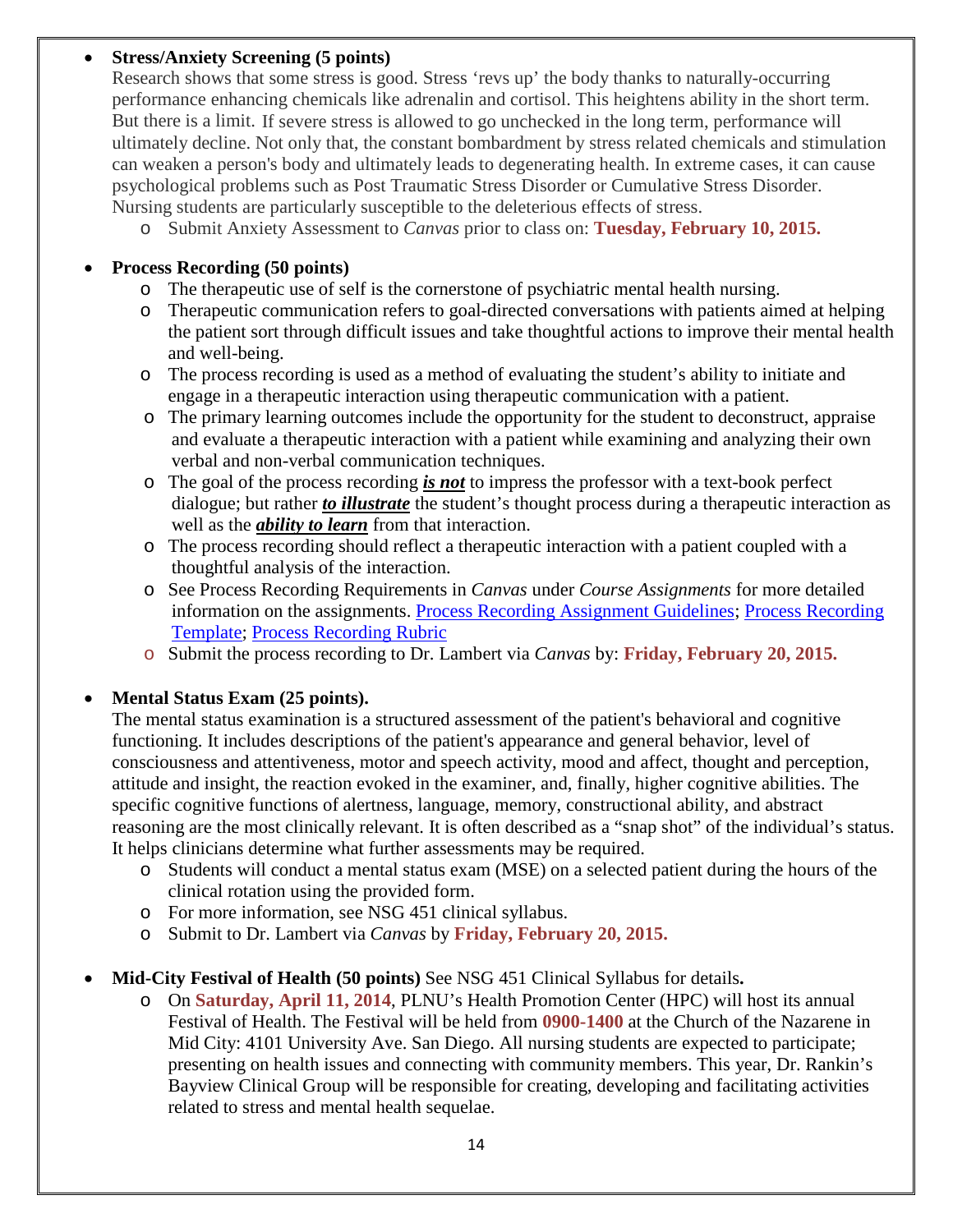o Select students will submit projects for review to Dr. Lambert by: **Wednesday, April 8, 2015 and present at the Festival of Health on Saturday, April 11, 2015.** 

### • **Evidence Based Paper: (100 points)**

- o Within the nursing profession, it is expected that new information in the form of evidence-based research will be incorporated into daily nursing practice. The staff nurse is a critical link in bringing research-based changes into clinical practice.
- o The evidence-based paper is the student's opportunity to bring research-based changes into the clinical arena by asking the question: "What is the current best practice as it relates to ……"
- o Directions:
	- Select a topic of interest (a list of topics is available if needed).
	- Once the topic and question have been chosen the student will:
		- Explore current research (nursing, psychology, sociology, education, medicine, and pediatrics, etc.) to determine best practice.
		- Complete a brief literature review (at least three articles) written in the last five (5) years from peer reviewed journals that address the current best practice guidelines for the issue chosen.
		- Review/analyze/synthesize the articles.
		- Compare and contrast *the current best practice* noted in the articles *with the care observed in the clinical area.* Critical analysis is a vital component in the process.
		- Identify the gaps and discuss potential solutions.
		- Develop a concluding statement.
	- Note: It is often easier to choose a patient and his/her treatment or a practice observed within the milieu as your exemplar.
- o All papers require *peer review* of first draft prior to submission to Dr. Lambert for evaluation.
- $\circ$  APA ( $6<sup>th</sup>$  edition) format; including in text citations and references is required.
- o Recommended length of paper: 5-8 pages.
- o See Evidence-Based Paper Requirements EBP Assignment under *Canvas Course Assignments* for more detailed information on the assignment.
- o Submit the following items to Dr. Lambert via *Canvas*.
	- Peer reviewed first draft with corrections.
	- Research articles.
	- $\blacksquare$  Final draft.
- o Due date: **Wednesday, April 1, 2015.**

### • **Rare Event Training: Student Directed High Risk Scenario (50 points).**

o Students will develop, simulate and evaluate a high risk mental health clinical scenario for peers and nursing staff at Sharp Mesa Vista Hospital. This activity is designed to help students develop cognitive, affective, and behavioral skills to intervene effectively in high risk, psychiatric mental health emergencies **(See NSG 451 Clinical Syllabus for details). Tuesday Group: Tuesday, April 21, 2015 Thursday Group: Thursday, April 23, 2015**

• **Grand Rounds Presentation: (40 points).**

- o Each clinical group will present their Rare Event Training Scenario/RAP Group for the class.
- o The Rare Event Training will include the student directed training scenario, debrief and handout.
- o Students in each group should be prepared to discuss the research and background information discovered as a result of this project.
- o Seek guidance from clinical instructor if you have any questions, concerns, etc.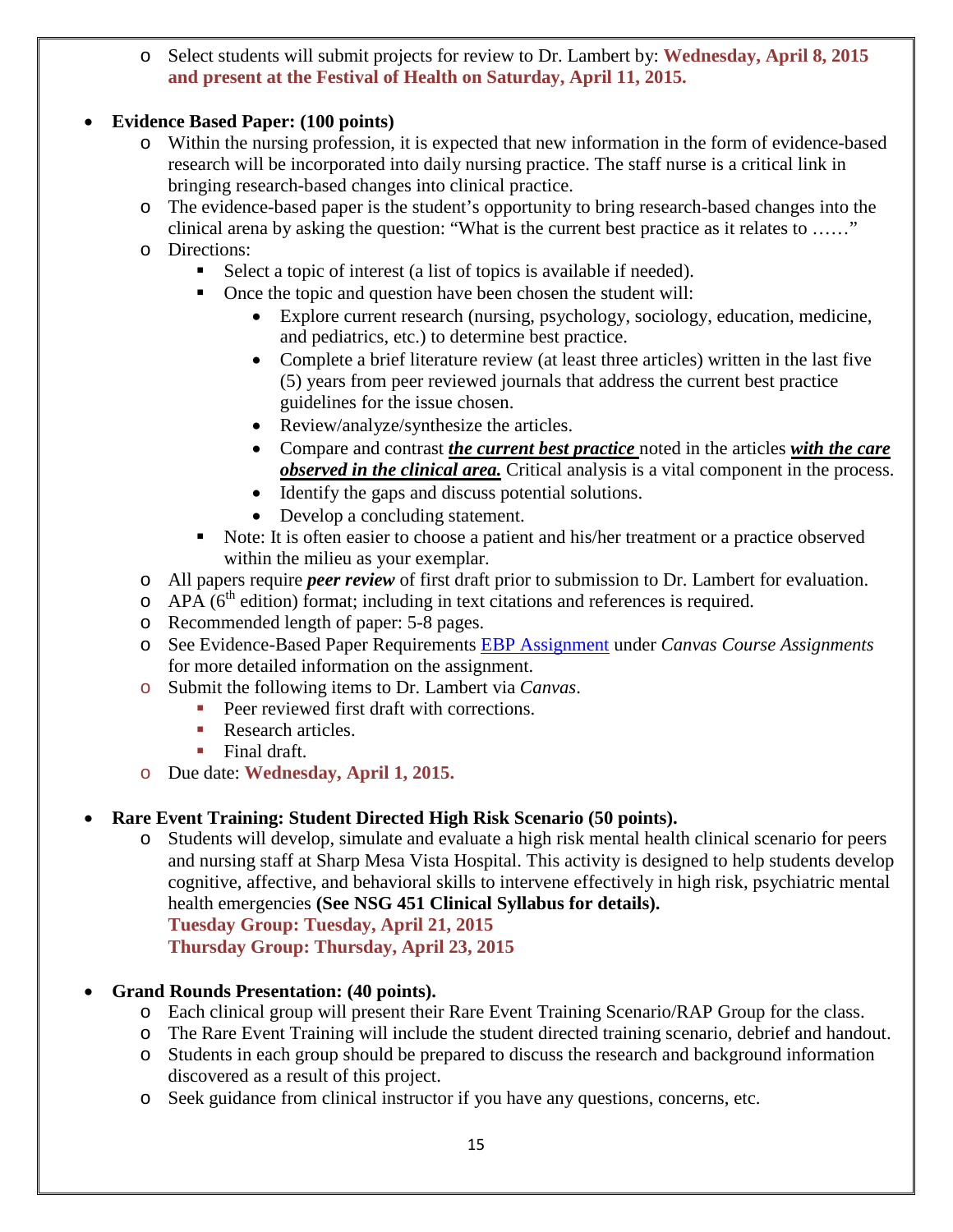- o Prepare a copy of any electronic component (PPT, handouts, etc.) of your presentation for Dr. Lambert and submit via Canvas prior to Grand Rounds.
- o See Grand Rounds Guidelines and Student Directed Rare Event Training Guidelines for detailed information.
- o Presentations will be shared with fellow students and faculty during Grand Rounds on: **Tuesday, April 28, 2015***.*

### **Participation and Attendance**

#### **Attendance / Punctuality (10 points).**

Regular and punctual attendance at all classes is considered essential to optimum academic achievement. If the student is absent from more than 10 percent of class meetings, the faculty member has the option of filing a written report which may result in de-enrollment. If the absences exceed 20 percent, the student may be de-enrolled without notice. If the date of de-enrollment is past the last date to withdraw from a class, the student will be assigned a grade of W or WF consistent with university policy in the grading section of the catalog. See [Academic Policies](http://www.pointloma.edu/experience/academics/catalogs/undergraduate-catalog/point-loma-education/academic-policies) in the undergrad student catalog .Please notify the instructor via email if absent. Up to 5 points will be deducted per unexcused absence and >3 unexcused late arrivals. More than 5 unexcused late arrivals will result in a loss of 10 points.

#### • **Discussion Board Reflective Practice (100 points).**

- o To be self-aware is to be conscious of one's character, including beliefs, values, qualities, strengths and limitations. Self-awareness is the foundational skill upon which reflective practice is built. It underpins the entire process of reflection because it enables individuals to see themselves in a particular situation and honestly observe how they have affected the situation and how the situation has affected them. Reflective practice is about learning and growing from experience. Self-awareness also promotes self-care; a vital component of a successful professional practice. Students will have the opportunity to learn about and engage in reflective practice as a part of this course.
- o One question will be posted each Monday on the Reflection Discussion Board on *Canvas*.
- o Each student will be responsible for posting a response to the prompt by **Friday** of that week.
- o While posts are not graded, each post is worth 10 points (for a total of 10 posts/100 points).
- o Students are encouraged to respond to one another; making supportive comments/observations.

#### • **Socratic Discussion (10)**

Students will have the opportunity to utilize the Socratic method to discuss two assigned novels: 1) *No Comfort Zone* and 2) *I am Not Sick, I Don't Need Help.* 

- o Students are expected to read the assigned material prior to class.
- o The discussion is student lead and student monitored.
- o All students are expected to contribute to the discussion during Grand Rounds on: **Tuesday, April 28, 2014**.

### • **Team Work: Peer Evaluations (10 points).**

Collaborative team work is a vital component of an inquiry based, student centered approach to learning. In the clinical arena, nurses generally work/serve as a member of an interdisciplinary team. Students will have the opportunity to work in teams during the Rare Event Project to extend their learning and to simulate an environment often found in healthcare settings.

- o Students will be assigned to a "team" based on clinical groups for the Rare Event Training.
- o All preparation for the Rare Event will be done within the structure of the team.
- o Team members will evaluate themselves and each other; based on preparation, performance, collaboration, etc. at the end of the semester
- o Submit Peer Evaluation of Team Members on **Tuesday, April 28, 2015** during Grand Rounds.